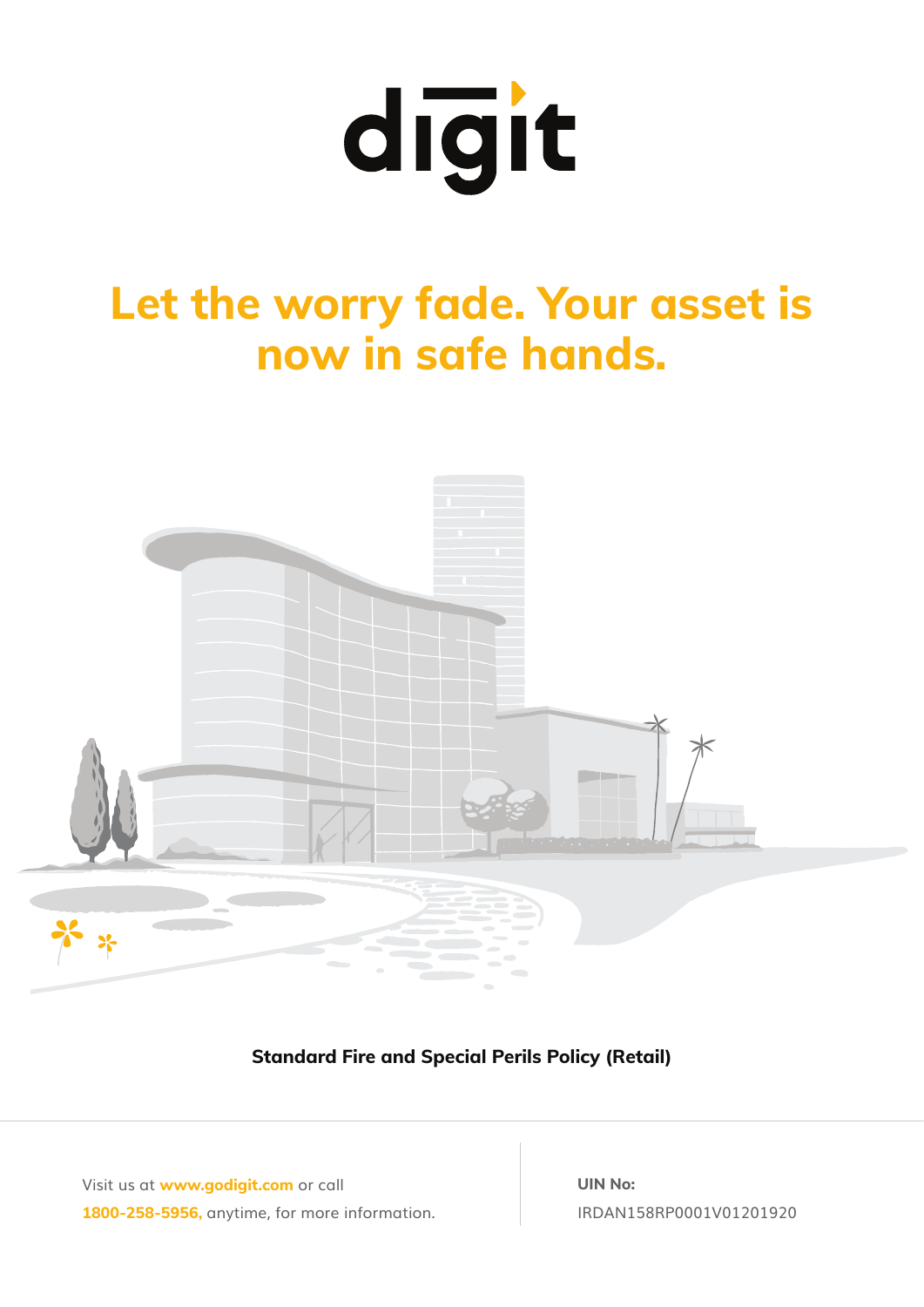# **A) PREAMBLE**

In consideration of the Insured named in the Schedule hereto having paid to the Go Digit General Insurance Ltd (hereinafter called the Company) the full premium mentioned in the said schedule, THE COMPANY AGREES, (Subject to the Conditions and Exclusions contained herein or endorsed or otherwise expressed hereon) that if after payment of the premium the Property insured described in the said Schedule or any part of such Property be destroyed or damaged by any of the perils specified hereunder during the period of insurance named in the said schedule or of any subsequent period in respect of which the Insured shall have paid and the Company shall have accepted the premium required for the renewal of the policy, the Company shall pay to the Insured the value of the Property at the time of the happening of its destruction or the amount of such damage or at its option reinstate or replace such property or any part thereof.

# **B) PERILS COVERED**

## I. Fire

a) Excluding destruction or damage caused to the property insured by

- i) its own fermentation, natural heating or spontaneous combustion.
- ii) its undergoing any heating or drying process.
- b) burning of property insured by order of any Public Authority.

# II. Lightning

## III. Explosion/Implosion

Excluding loss, destruction of or damage

- a) To boilers (other than domestic boilers), economizers or other vessels, machinery or apparatus (in which steam is generated) or their contents resulting from their own explosion/implosion,
- b) caused by centrifugal forces.

# IV. Aircraft Damage

Loss, Destruction or Damage caused by Aircraft, other aerial or space devices and articles dropped therefrom excluding those caused by pressure waves.

# V. Riot, Strike and Malicious Damage

Loss of visible physical damage or destruction by external violent means directly caused to the property insured but excluding those caused by

- a) total or partial cessation of work or the retardation or interruption or cessation of any process or operations or omissions of any kind.
- b) Permanent or temporary dispossession resulting from confiscation, commandeering, requisition or destruction by order of the Government or any lawfully constituted Authority.
- c) Permanent or temporary dispossession of any building or plant or unit or machinery resulting from the unlawful occupation by any person of such building or plant or unit or machinery or prevention of access to the same.
- d) Burglary, housebreaking, theft, larceny or any such attempt or any omission of any kind of any person (whether or not such act is committed in the course of a disturbance of public peace) in any malicious act.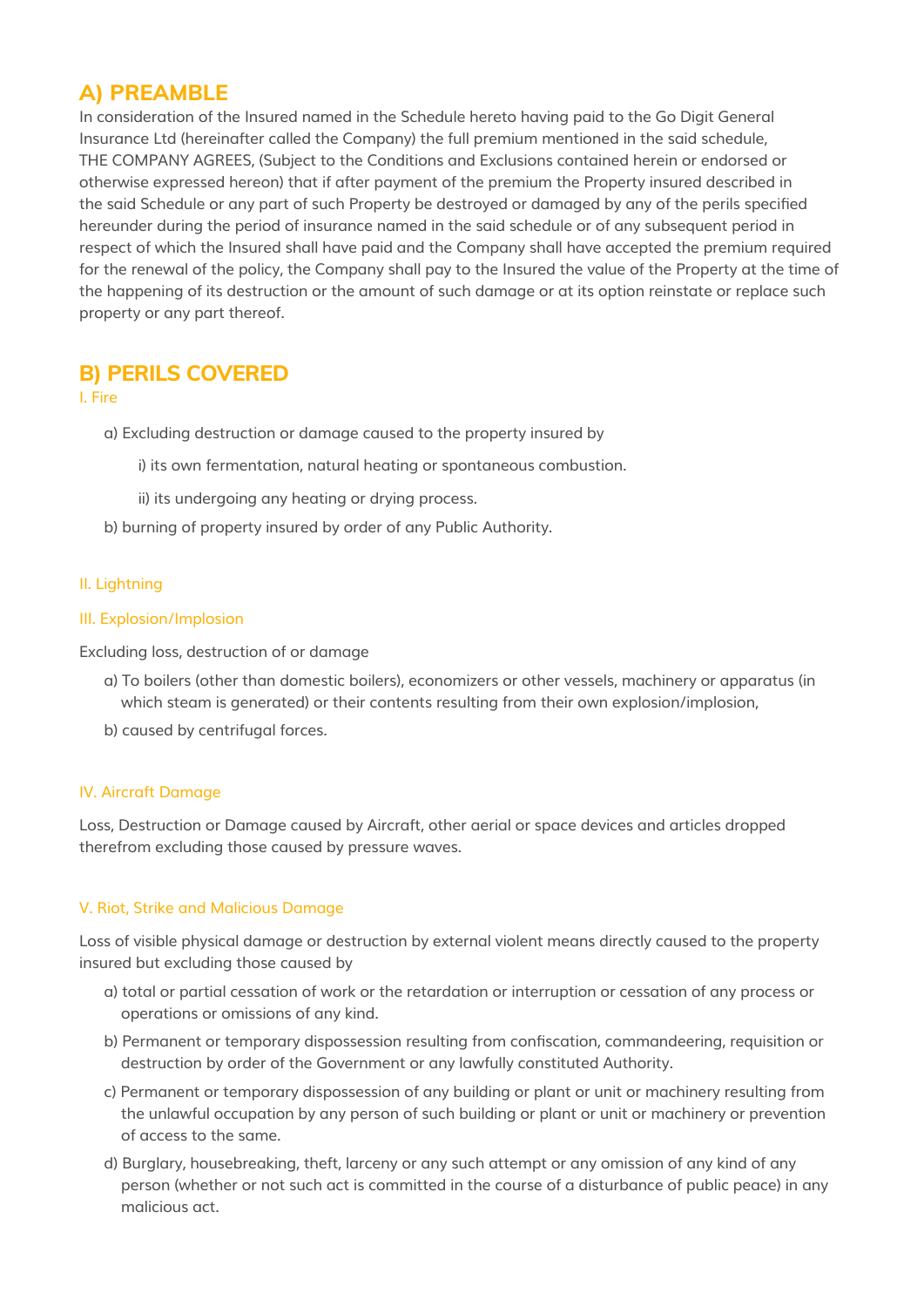If the Company alleges that the loss/damage is not caused by any malicious act, the burden of proving the contrary shall be upon the Insured.

# VI. Storm, Cyclone, Typhoon, Tempest, Hurricane, Tornado, Flood and Inundation

Loss, destruction or damage directly caused by Storm, Cyclone, Typhoon, Tempest, Hurricane, Tornado, Flood or Inundation excluding those resulting from earthquake, Volcanic eruption or other convulsions of nature. (Wherever earthquake cover is given as an "add on cover" the words "excluding those resulting from earthquake volcanic eruption or other convulsions of nature" shall stand deleted.)

#### VII. Impact Damage

Loss of visible physical damage or destruction caused to the property insured due to impact by any Rail/ Road vehicle or animal by direct contact not belonging to or owned by

- a) the Insured or any occupier of the premises or
- b) their employees while acting in the course of their employment.

#### VIII. Subsidence and Landslide including Rock slide

Loss, destruction or damage directly caused by Subsidence of part of the site on which the property stands or Land slide/Rock slide excluding:

- a) the normal cracking, settlement or bedding down of new structures
- b) the settlement or movement of made up ground
- c) coastal or river erosion
- d) defective design or workmanship or use of defective materials
- e) demolition, construction, structural alterations or repair of any property or groundworks or excavations.

#### IX. Bursting and/or overflowing of Water Tanks, Apparatus and Pipes

#### X. Missile Testing operations

#### XI. Leakage from Automatic Sprinkler Installations

Excluding loss, destruction or damage caused by

- a) Repairs or alterations to the buildings or premises
- b) Repairs, Removal or Extension of the Sprinkler Installation
- c) Defects in construction known to the Insured.

#### XII. Bush Fire

Excluding loss, destruction or damage caused by Forest Fire.

PROVIDED that the liability of the Company shall in no case exceed in respect of each item the sum expressed in the said Schedule to be insured thereon or in the whole the total Sum Insured hereby or such other sum or sums as may be substituted by memorandum hereon or attached hereto signed by or on behalf of the Company.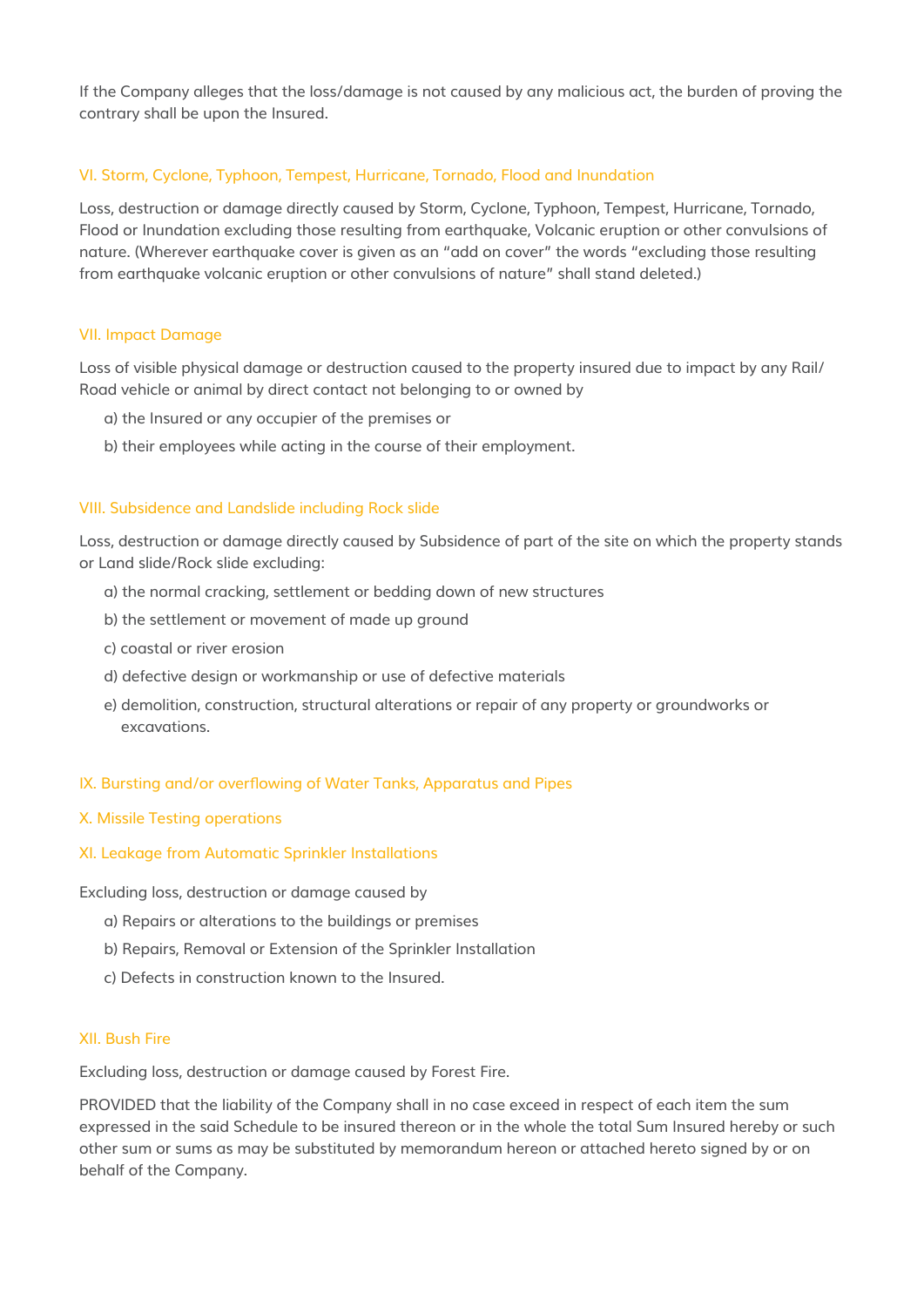# **C) GENERAL EXCLUSIONS**

- 1. This Policy does not cover (not applicable to policies covering dwellings):
	- a) The first 5% of each and every claim subject to a minimum of Rs. 10,000 in respect of each and every loss arising out of "Act of God perils" such as Lightning,STFI, Subsidence, Landslide and Rock slide covered under the policy.
	- b) The first Rs. 10,000 for each and every loss arising out of other perils in respect of which the Insured is indemnified by this policy.

The Excess shall apply per event per insured.

- 2. Loss, destruction or damage caused by war, invasion, act of foreign enemy hostilities or war like operations (whether war be declared or not), civil war, mutiny, civil commotion assuming the proportions of or amounting to a popular rising, military rising, rebellion, revolution, insurrection or military or usurped power.
- 3. Loss, destruction or damage directly or indirectly caused to the property insured by
	- a. ionising radiations or contamination by radioactivity from any nuclear fuel or from any nuclear waste from the combustion of nuclear fuel
	- b. the radioactive toxic, explosives or other hazardous properties of an explosive nuclear assembly or nuclear component thereof
- 4. Loss, destruction or damage caused to the insured property by pollution or contamination excluding

a. pollution or contamination which itself results from a peril hereby insured against.

b. Any peril hereby insured against which itself results from pollution or contamination.

- 5. Loss, destruction or damage to bullion or unset precious stones, any curios or works of art for an amount exceeding Rs. 10000/-, goods held in trust or on commission, manuscripts, plans, drawings, securities, obligations or documents of any kind, stamps, coins or paper money, cheques, books of accounts or other business books, computer systems records, explosives unless otherwise expressly stated in the policy.
- 6. Loss, destruction or damage to the stocks in Cold Storage premises caused by change of temperature.
- 7. Loss, destruction or damage to any electrical machine, apparatus, fixture, or fitting arising from or occasioned by over-running, excessive pressure, short circuiting, arcing, self-heating or leakage of electricity from whatever cause (lightning included) provided that this exclusion shall apply only to the particular electrical machine, apparatus, fixture or fitting so affected and not to other machines, apparatus, fixtures or fittings which may be destroyed or damaged by fire so set up.
- 8. Expenses necessarily incurred on (i) Architects, Surveyors and Consulting Engineer's Fees and (ii) Debris Removal by the Insured following a loss, destruction, or damage to the Property Insured by an insured peril in excess of 3% and 1% of the claim amount respectively.
- 9. Loss of earnings, loss by delay, loss of market or other consequential or indirect loss or damage of any kind or description whatsoever.
- 10. Loss, or damage by spoilage resulting from the retardation or interruption or cessation of any process or operation caused by operation of any of the perils covered.
- 11. Loss by theft during or after the occurrence of any insured peril except as provided under Riot, Strike and Malicious Damage cover.
- 12. Any Loss or damage occasioned by or through or in consequence directly or indirectly due to earthquake, Volcanic eruption or other convulsions of nature.
- 13. Loss or damage to property insured if removed to any building or place other than in which it is herein stated to be insured, except machinery and equipment temporarily removed for repairs, cleaning, renovation or other similar purposes for a period not exceeding 60 days.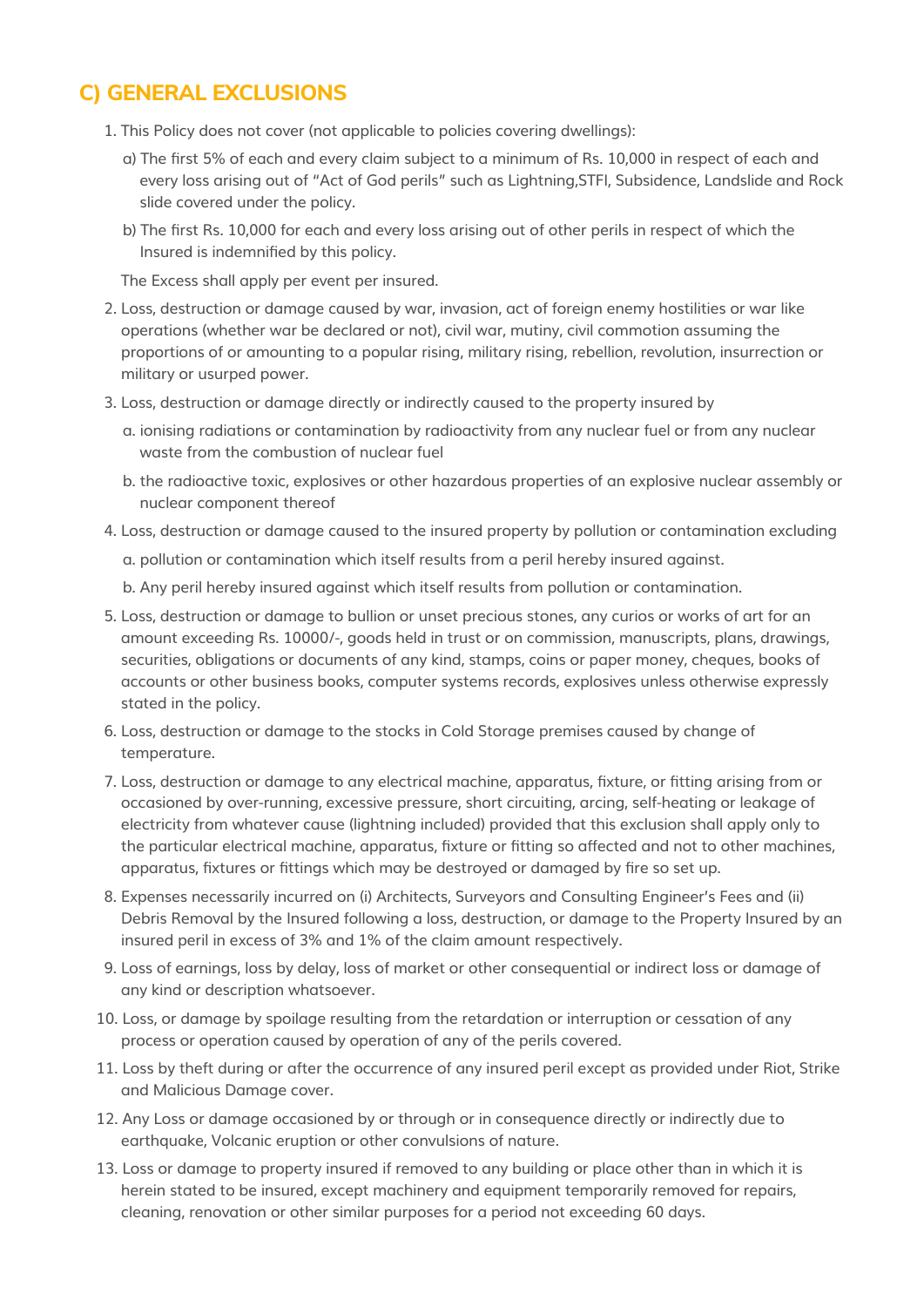## 14. **Terrorism Damage Exclusion Warranty:**

 Notwithstanding any provision to the contrary within this insurance it is agreed that this insurance excludes loss, damage cost or expense of whatsoever nature directly or indirectly caused by, resulting from or in connection with any act of terrorism regardless of any other cause or event contributing concurrently or in any other sequence to the loss.

For the purpose of this endorsement an act of terrorism means an act, including but not limited to the use of force or violence and / or the threat thereof, of any person or group(s) of persons whether acting alone or on behalf of or in connection with any organisation(s) or government(s), committed for political, religious, ideological or similar purpose including the intention to influence any government and/or to put the public, or any section of the public in fear.

The warranty also excludes loss, damage, cost or expenses of whatsoever nature directly or indirectly caused by, resulting from or in connection with any action taken in controlling, preventing, suppressing or in any way relating to action taken in respect of any act of terrorism. If the Company alleges that by reason of this exclusion, any loss, damage, cost or expenses is not

covered by this insurance the burden of proving the contrary shall be upon the insured.

In the event any portion of this endorsement is found to be invalid or unenforceable, the remainder shall remain in full force and effect.

# **D) GENERAL CONDITIONS**

# 1. Misrepresentation

THIS POLICY shall be voidable in the event of mis-representation, mis-description or non-disclosure of any material particular.

# 2. Fall or Displacement of Buildings

All insurances under this policy shall cease on expiry of seven days from the date of fall or displacement of any building or part thereof or of the whole or any part of any range of buildings or of any structure of which such building forms part.

PROVIDED such a fall or displacement is not caused by insured perils, loss or damage which is covered by this policy or would be covered if such building, range of buildings or structure were insured under this policy.

Notwithstanding the above, the Company subject to an express notice being given as soon as possible but not later than seven days of any such fall or displacement may agree to continue the insurance subject to revised rates, terms and conditions as may be decided by it and confirmed in writing to this effect.

# 3. Alteration

Under any of the following circumstances the insurance ceases to attach as regards the property affected unless, the Insured before the occurrence of any loss or damage, obtains the sanction of the Company signified by endorsement upon the policy by or on behalf of the Company:-

- a. If the trade or manufacture carried on be altered, or if the nature of the occupation of or other circumstances affecting the building insured or containing the insured property be changed in such a way as to increase the risk of loss or damage by Insured Perils.
- b. If the building insured or containing the insured property becomes unoccupied and so remains for a period of more than 30 days. This condition will not be applicable for Policies covering "Dwellings".
- c. If the interest in the property passes from the insured otherwise than by will or operation of law.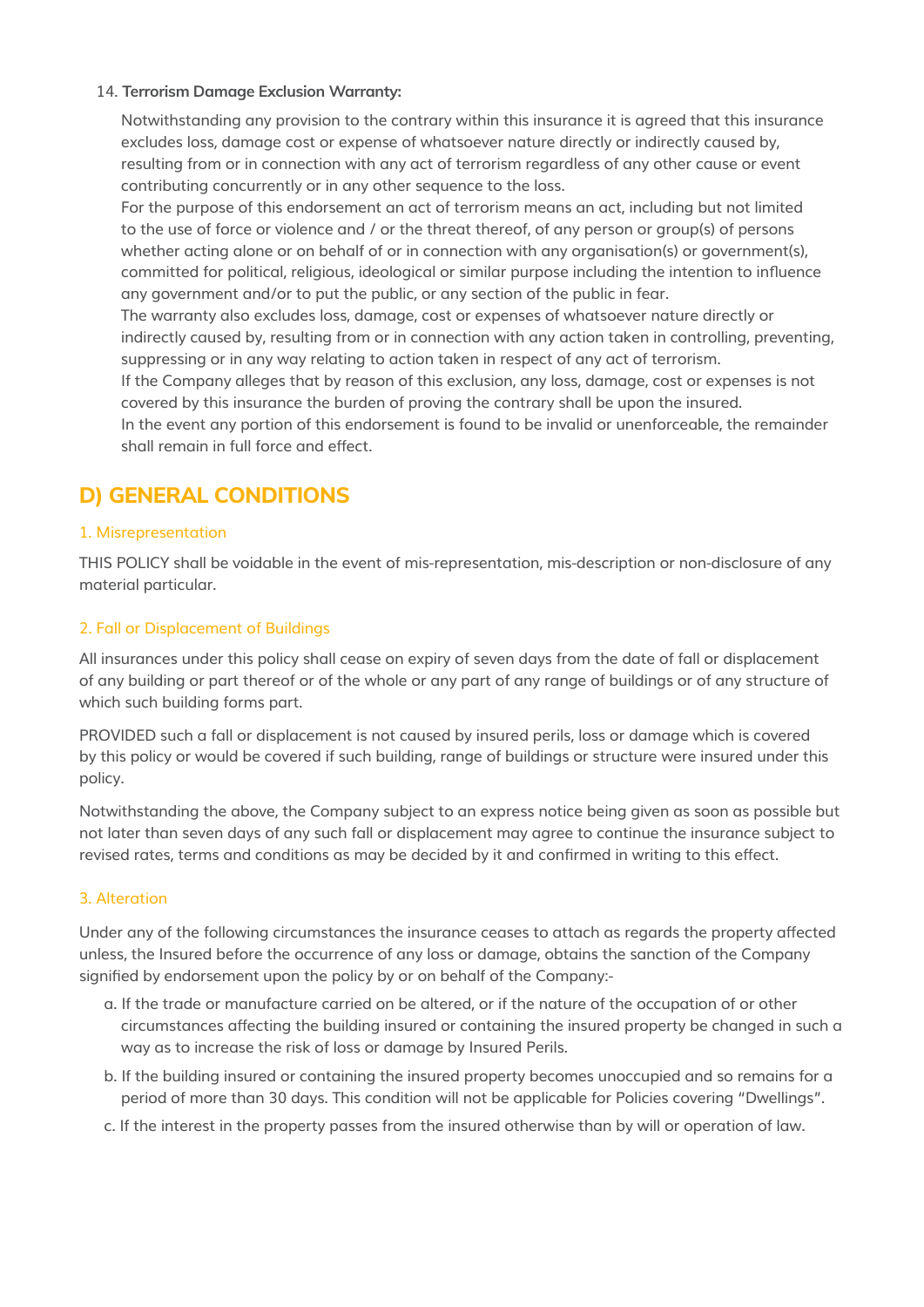### 4. Marine Clause

This insurance does not cover any loss or damage to property which, at the time of the happening of such loss or damage, is insured by or would, but for the existence of this policy, be insured by any marine policy or policies except in respect of any excess beyond the amount which would have been payable under the marine policy or policies had this insurance not been effected.

## 5. Cancellation

This insurance may be terminated at any time at the request of the Insured, in which case the Company will retain the premium at customary short period rate for the time the policy has been in force.

This insurance may also at any time be terminated at the option of the Company, on 15 days' notice to that effect being given to the Insured, in which case the Company shall be liable to repay on demand a rateable proportion of the premium for the unexpired term from the date of the cancellation. It is however, further stated that such cancellation by the insurer should only be exercised on ground of misrepresentation, fraud, non-disclosure of material facts and non-co-operation by the Insured.

## 6. Loss Notification

I. On the happening of any loss or damage the Insured shall forthwith give notice thereof to the Company and shall within 15 days after the loss or damage, or such further time as the Company may in writing allow in that behalf, deliver to the Company

- a. A claim in writing for the loss or damage containing as particular an account as may be reasonably practicable of all the several articles or items or property damaged or destroyed, and of the amount of the loss or damage thereto respectively, having regard to their value at the time of the loss or damage not including profit of any kind.
- b. Particulars of all other insurances, if any

The Insured shall also at all times at his own expense produce, procure and give to the Company all such further particulars, plans, specification books, vouchers, invoices, duplicates or copies thereof, documents, investigation reports (internal/external), proofs and information with respect to the claim and the origin and cause of the loss and the circumstances under which the loss or damage occurred, and any matter touching the liability or the amount of the liability of the Company as may be reasonably required by or on behalf of the Company together with a declaration on oath or in other legal form of the truth of the claim and of any matters connected therewith.

No claim under this policy shall be payable unless the terms of this condition have been complied with.

II. In no case whatsoever shall the Company be liable for any loss or damage after the expiry of 12 months from the happening of the loss or damage unless the claim is the subject of pending action or arbitration; it being expressly agreed and declared that if the Company shall disclaim liability for any claim hereunder and such claim shall not within 12 calendar months from the date of the disclaimer have been made the subject matter of a suit in a court of law then the claim shall for all purposes be deemed to have been abandoned and shall not thereafter be recoverable hereunder.

# 7. Right of Entry

On the happening of loss or damage to any of the property insured by this policy, the Company may

- a. Enter and take and keep possession of the building or premises where the loss or damage has happened.
- b. Take possession of or require to be delivered to it any property of the Insured in the building or on the premises at the time of the loss or damage.
- c. Keep possession of any such property and examine, sort, arrange, remove or otherwise deal with the same.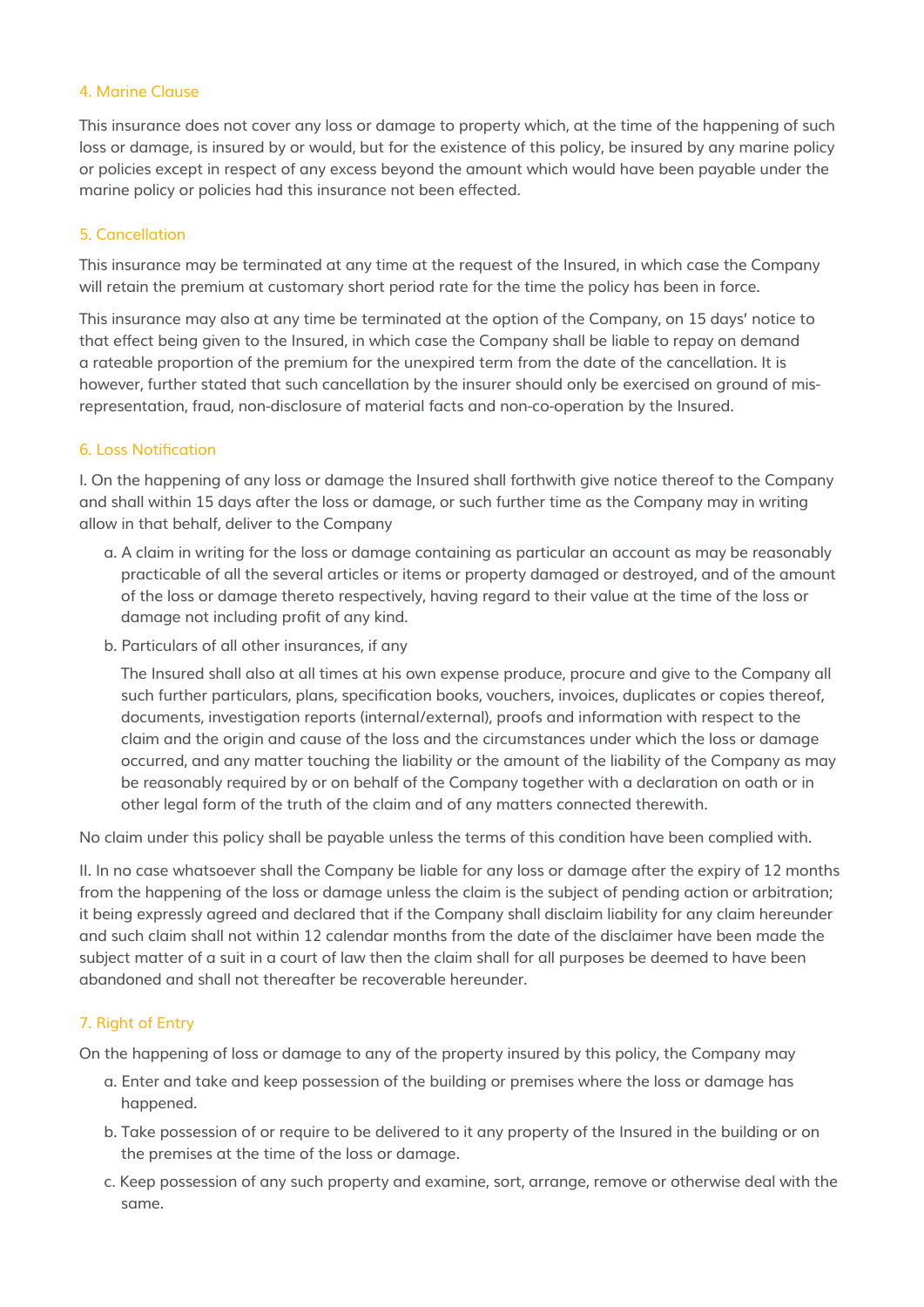d. Sell any such property or dispose of the same for account of whom it may Concern.

The powers conferred by this condition shall be exercisable by the Company at any time until notice in writing is given by the insured that he makes no claim under the policy, or if any claim is made, until such claim is finally determined or withdrawn, and the Company shall not by any act done in the exercise or purported exercise of its powers hereunder, incur any liability to the Insured or diminish its rights to rely upon any of the conditions of this policy in answer to any claim.

If the insured or any person on his behalf shall not comply with the requirements of the Company or shall hinder or obstruct the Company, in the exercise of its powers hereunder, all benefits under this policy shall be forfeited. The Insured shall not in any case be entitled to abandon any property to the Company whether taken possession of by the Company or not.

# 8. Forfeiture

If the claim be in any respect fraudulent, or if any false declaration be made or used in support thereof or if any fraudulent means or devices are used by the Insured or any one acting on his behalf to obtain any benefit under the policy or if the loss or damage be occasioned by the wilful act, or with the connivance of the Insured, all benefits under this policy shall be forfeited.

## 9. Option to Reinstate

If the Company at its option, reinstate or replace the property damaged or destroyed, or any part thereof, instead of paying the amount of the loss or damage, or join with any other Company or Insurer(s) in so doing, the Company shall not be bound to reinstate exactly or completely but only as circumstances permit and in reasonably sufficient manner, and in no case shall the Company be bound to expend more in reinstatement than it would have cost to reinstate such property as it was at the time of the occurrence of such loss or damage nor more than the sum insured by the Company thereon. If the Company so elect to reinstate or replace any property the insured shall at his own expense furnish the Company with such plans, specifications, measurements, quantities and such other particulars as the Company may require, and no acts done, or caused to be done, by the Company with a view to reinstatement or replacement shall be deemed an election by the Company to reinstate or replace.

If in any case the Company shall be unable to reinstate or repair the property hereby insured, because of any municipal or other regulations in force affecting the alignment of streets or the construction of buildings or otherwise, the Company shall, in every such case, only be liable to pay such sum as would be requisite to reinstate or repair such property if the same could lawfully be reinstated to its former condition.

#### 10. Condition of Average

If the property hereby insured shall at the breaking out of any fire or at the commencement of any destruction of or damage to the property by any other peril hereby insured against be collectively of greater value than the sum insured thereon, then the Insured shall be considered as being his own insurer for the difference and shall bear a rateable proportion of the loss accordingly. Every item, if more than one, of the policy shall be separately subject to this condition.

#### 11. Contribution

If at the time of any loss or damage happening to any property hereby Insured there be any other subsisting insurance or insurances, whether effected by the Insured or by any other person or persons covering the same property, this Company shall not be liable to pay or contribute more than its rateable proportion of such loss or damage.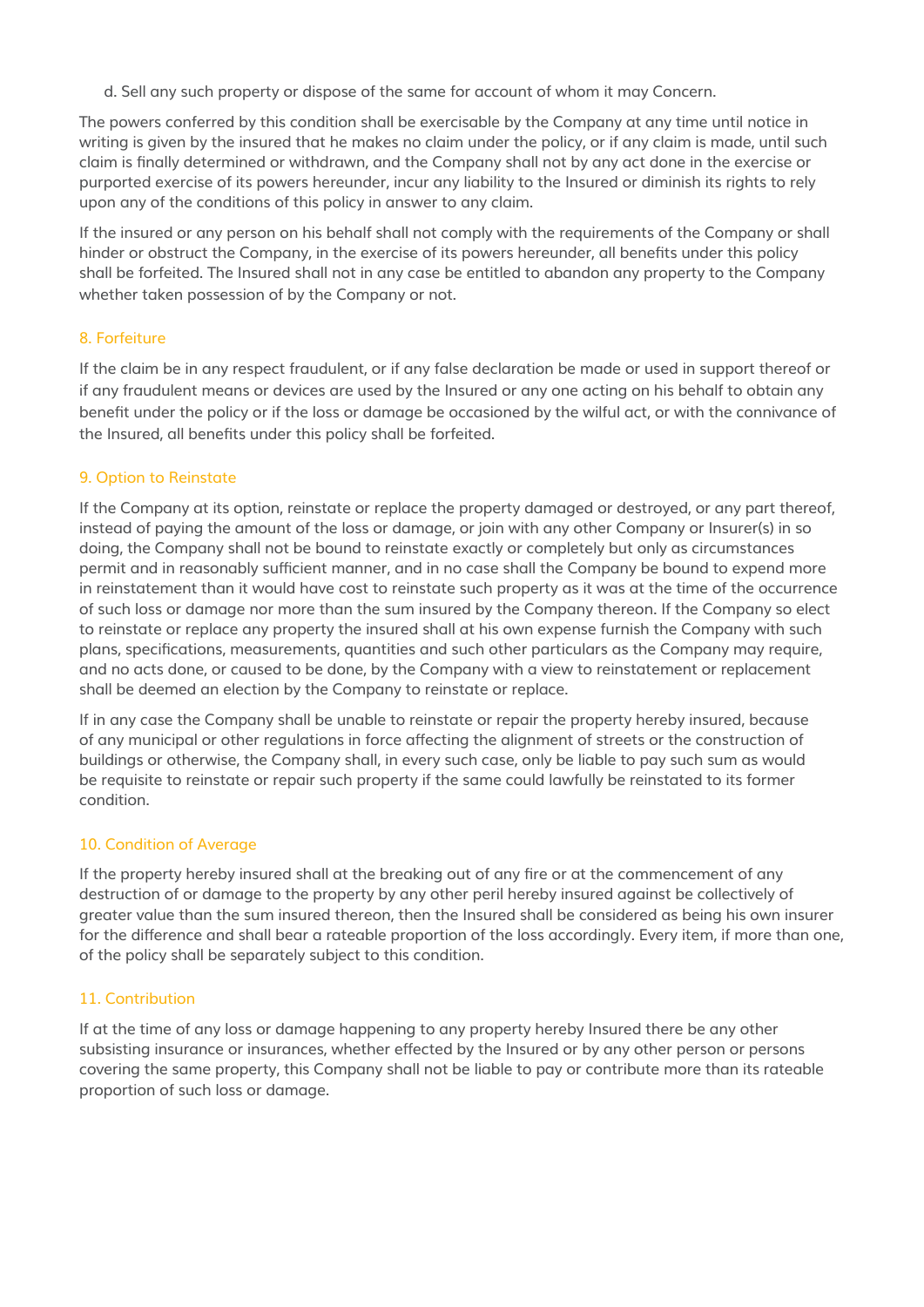#### 12. Subrogation

The Insured shall at the expense of the Company do and concur in doing, and permit to be done, all such acts and things as may be necessary or reasonably required by the Company for the purpose of enforcing any rights and remedies or of obtaining relief or indemnity from other parties to which the Company shall be or would become entitled or subrogated, upon its paying for or making good any loss or damage under this policy, whether such acts and things shall be or become necessary or required before or after his indemnification by the Company.

# 13. Arbitration

If any dispute or difference shall arise as to the quantum to be paid under this policy (liability being otherwise admitted) such difference shall independently of all other questions be referred to the decision of a sole arbitrator to be appointed in writing by the parties to or if they cannot agree upon a single arbitrator within 30 days of any party invoking arbitration, the same shall be referred to a panel of three arbitrators, comprising of two arbitrators, one to be appointed by each of the parties to the dispute/ difference and the third arbitrator to be appointed by such two arbitrators and arbitration shall be conducted under and in accordance with the provisions of the Arbitration and Conciliation Act, 1996. It is clearly agreed and understood that no difference or dispute shall be referable to arbitration as hereinbefore provided, if the Company has disputed or not accepted liability under or in respect of this policy. It is hereby expressly stipulated and declared that it shall be a condition precedent to any right of action or suit upon this policy that the award by such arbitrator/ arbitrators of the amount of the loss or damage shall be first obtained.

#### 14. Notice

Every notice and other communication to the Company required by these conditions must be written or printed.

#### 15. Reinstatement of Sum Insured

At all times during the period of insurance of this policy the insurance cover will be maintained to the full extent of the respective sum insured in consideration of which upon the settlement of any loss under this policy, pro-rata premium for the unexpired period from the date of such loss to the expiry of period of insurance for the amount of such loss shall be payable by the insured to the Company. The additional premium referred above shall be deducted from the net claim amount payable under the policy. This continuous cover to the full extent will be available notwithstanding any previous loss for which the company may have paid hereunder and irrespective of the fact whether the additional premium as mentioned above has been actually paid or not following such loss. The intention of this condition is to ensure continuity of the cover to the insured subject only to the right of the company for deduction from the claim amount, when settled, of pro-rata premium to be calculated from the date of loss till expiry of the policy. Notwithstanding what is stated above, the Sum Insured shall stand reduced by the amount of loss in case the insured immediately on occurrence of the loss exercises his option not to reinstate the sum insured as above.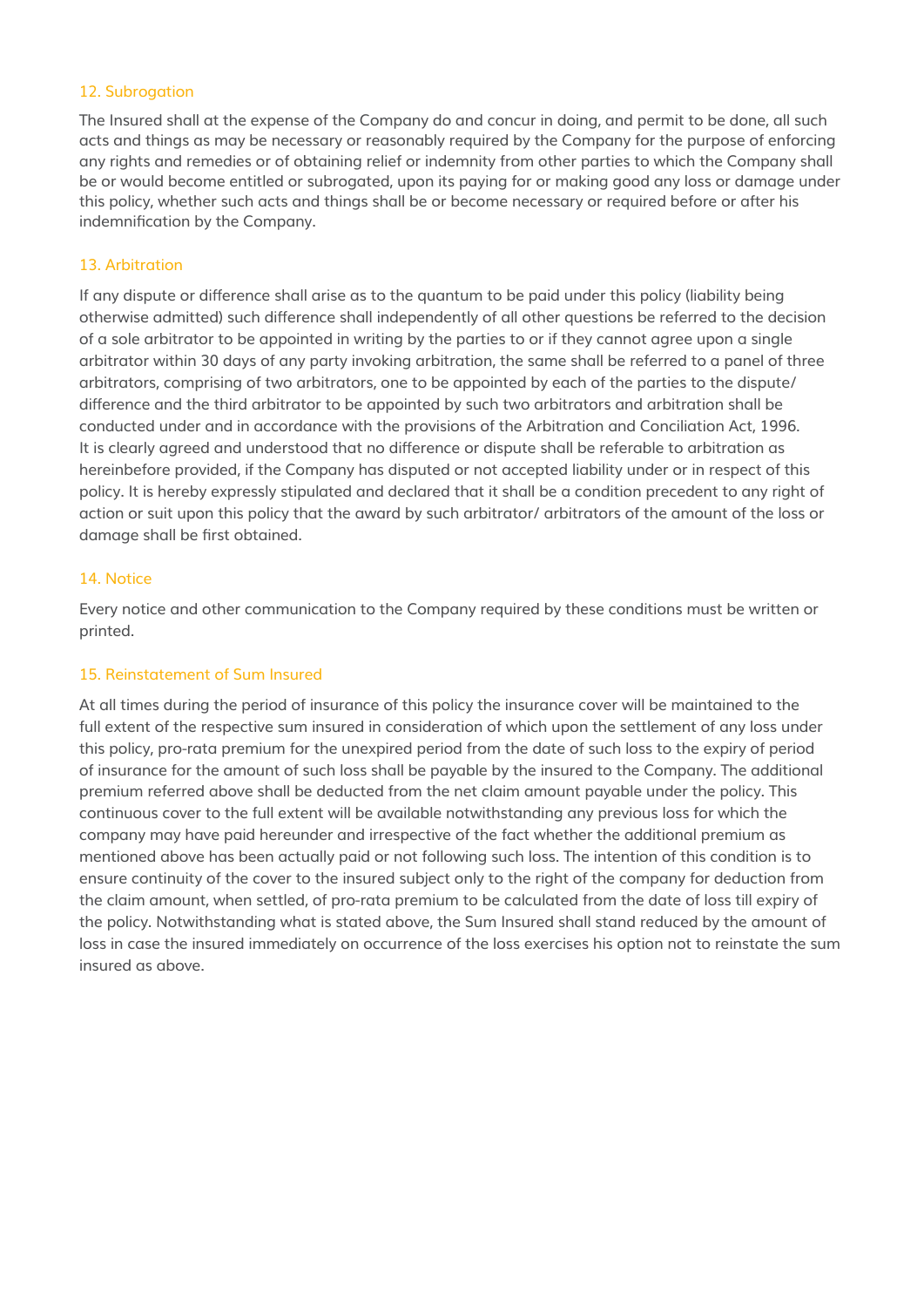### 16. Short Term Scale

Policies for a period of less than 12 months shall be issued at the rates set out hereunder:

| For a period not exceeding 15 days                                   | 10% of the Annual rate |  |
|----------------------------------------------------------------------|------------------------|--|
| For a period not exceeding 1 month                                   | 15% of the Annual rate |  |
| For a period not exceeding 2 months                                  | 30% of the Annual rate |  |
| For a period not exceeding 3 months                                  | 40% of the Annual rate |  |
| For a period not exceeding 4 months                                  | 50% of the Annual rate |  |
| For a period not exceeding 5 months                                  | 60% of the Annual rate |  |
| For a period not exceeding 6 months                                  | 70% of the Annual rate |  |
| For a period not exceeding 7 months                                  | 75% of the Annual rate |  |
| For a period not exceeding 8 months                                  | 80% of the Annual rate |  |
| For a period not exceeding 9 months                                  | 85% of the Annual rate |  |
| For a period exceeding 9 months                                      | The full Annual Rate   |  |
| N.B.: Extension of Short Period Policy (ies) shall not be permitted. |                        |  |

#### 17. Renewal

The Company is not bound to accept any renewal premium or give notice that renewal is due. Under normal circumstances, renewal will not be refused except on the grounds of moral hazard, misrepresentation or fraud of the Insured.

# **E) CUSTOMER GRIEVANCE REDRESSAL POLICY:**

The Company is committed to extend the best possible services to its customers. However, if you are not satisfied with our services and wish to lodge a complaint, please feel free to call our 24X7 Toll free number 1800-258-5956 or you may email to the customer service desk at hello@godigit.com. After investigating the matter internally and subsequent closure, we will send our response.

Senior Citizens can now contact us on 1800-258-5956 or write to us at seniors@godigit.com.